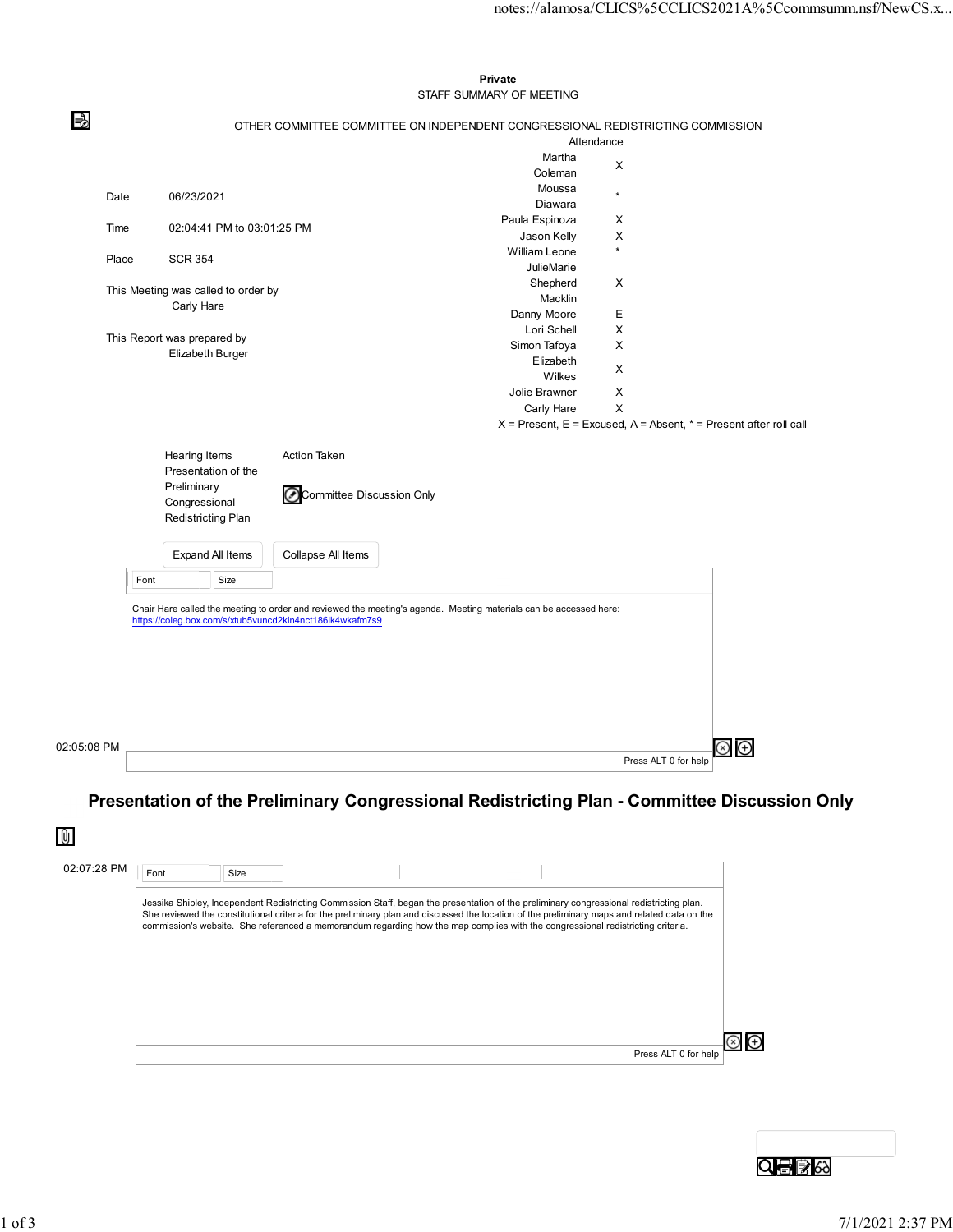| 02:09:35 PM | Font                                                                                                                                                                                                                                                                                                                                                                                                                                                                                                                                                                                                                                                                                                                                                                                                                                                                       | Size |                                                                                     |                                                                                                                                                                                                                                                                                                                                                                                                                                                                                                                                                                                                                                                                                                                                                                                                                                                                                                                                                                                                                            |  |                      |             |  |  |  |  |  |
|-------------|----------------------------------------------------------------------------------------------------------------------------------------------------------------------------------------------------------------------------------------------------------------------------------------------------------------------------------------------------------------------------------------------------------------------------------------------------------------------------------------------------------------------------------------------------------------------------------------------------------------------------------------------------------------------------------------------------------------------------------------------------------------------------------------------------------------------------------------------------------------------------|------|-------------------------------------------------------------------------------------|----------------------------------------------------------------------------------------------------------------------------------------------------------------------------------------------------------------------------------------------------------------------------------------------------------------------------------------------------------------------------------------------------------------------------------------------------------------------------------------------------------------------------------------------------------------------------------------------------------------------------------------------------------------------------------------------------------------------------------------------------------------------------------------------------------------------------------------------------------------------------------------------------------------------------------------------------------------------------------------------------------------------------|--|----------------------|-------------|--|--|--|--|--|
|             |                                                                                                                                                                                                                                                                                                                                                                                                                                                                                                                                                                                                                                                                                                                                                                                                                                                                            |      |                                                                                     | Ms. Shipley noted that the commission's redistricting online portal is now available on the commission's website.                                                                                                                                                                                                                                                                                                                                                                                                                                                                                                                                                                                                                                                                                                                                                                                                                                                                                                          |  |                      |             |  |  |  |  |  |
|             |                                                                                                                                                                                                                                                                                                                                                                                                                                                                                                                                                                                                                                                                                                                                                                                                                                                                            |      |                                                                                     |                                                                                                                                                                                                                                                                                                                                                                                                                                                                                                                                                                                                                                                                                                                                                                                                                                                                                                                                                                                                                            |  |                      | $\circledR$ |  |  |  |  |  |
|             |                                                                                                                                                                                                                                                                                                                                                                                                                                                                                                                                                                                                                                                                                                                                                                                                                                                                            |      |                                                                                     |                                                                                                                                                                                                                                                                                                                                                                                                                                                                                                                                                                                                                                                                                                                                                                                                                                                                                                                                                                                                                            |  | Press ALT 0 for help |             |  |  |  |  |  |
| 02:10:31 PM | Font                                                                                                                                                                                                                                                                                                                                                                                                                                                                                                                                                                                                                                                                                                                                                                                                                                                                       | Size |                                                                                     |                                                                                                                                                                                                                                                                                                                                                                                                                                                                                                                                                                                                                                                                                                                                                                                                                                                                                                                                                                                                                            |  |                      |             |  |  |  |  |  |
|             |                                                                                                                                                                                                                                                                                                                                                                                                                                                                                                                                                                                                                                                                                                                                                                                                                                                                            |      | counties to District 4 to keep the district as rural as possible.                   | Jerry Barry, Independent Redistricting Commissions Staff, discussed the process for creating the preliminary map, and reviewed each of<br>the proposed districts. He noted that 55 of the 64 counties are wholly contained within one congressional district in the staff preliminary<br>plan and that the ideal district size is 721,714 people. He discussed the two rural districts created in the eastern and western parts of the<br>state - Districts 3 and 4. He explained that District 3 is comprised of whole counties, with the exception of one portion of Boulder County.<br>He discussed the drafting of District 4, noting that many small counties are kept whole, but including only rural counties left the district far<br>short of the ideal population number. Consequently, the staff added rural portions of Adams, Weld, Arapahoe, El Paso, and Douglas<br>He explained that El Paso and Denver counties have populations that are too large to comprise their own districts. A portion of El Paso |  |                      |             |  |  |  |  |  |
|             | County was moved into District 4. Portions of Denver were moved into District 7 and District 6. He discussed the small enclaves of<br>population in the Denver area and the rationale for moving those enclaves into other districts.<br>The new 8th congressional district is placed in the northern Denver metro area. Mr. Barry explained that the district represents a fast<br>growing area of Colorado, and noted that while nearly 30 percent of Colorado's population is Hispanic, no district is currently represented<br>by a Hispanic. He described the municipalities included in the new district, including Arvada, Westminister, Thornton, Northglenn,<br>Brighton, Broomfield, and a portion of Commerce City.<br>He described District 2, which includes Larimer County, except for Windsor, most of Boulder County, and portions of Weld County, and the |      |                                                                                     |                                                                                                                                                                                                                                                                                                                                                                                                                                                                                                                                                                                                                                                                                                                                                                                                                                                                                                                                                                                                                            |  |                      |             |  |  |  |  |  |
|             | 4.                                                                                                                                                                                                                                                                                                                                                                                                                                                                                                                                                                                                                                                                                                                                                                                                                                                                         |      |                                                                                     | entirity of Gilpin County. He described District 6, which keeps the City of Aurora whole. District 7 includes Jefferson County, except for the<br>portions included in District 8 and a small portion in District 1, and Douglas County, except for a small portion that was included in District                                                                                                                                                                                                                                                                                                                                                                                                                                                                                                                                                                                                                                                                                                                          |  |                      |             |  |  |  |  |  |
|             |                                                                                                                                                                                                                                                                                                                                                                                                                                                                                                                                                                                                                                                                                                                                                                                                                                                                            |      |                                                                                     |                                                                                                                                                                                                                                                                                                                                                                                                                                                                                                                                                                                                                                                                                                                                                                                                                                                                                                                                                                                                                            |  | Press ALT 0 for help |             |  |  |  |  |  |
| 02:20:36 PM | Font                                                                                                                                                                                                                                                                                                                                                                                                                                                                                                                                                                                                                                                                                                                                                                                                                                                                       | Size |                                                                                     |                                                                                                                                                                                                                                                                                                                                                                                                                                                                                                                                                                                                                                                                                                                                                                                                                                                                                                                                                                                                                            |  |                      |             |  |  |  |  |  |
|             |                                                                                                                                                                                                                                                                                                                                                                                                                                                                                                                                                                                                                                                                                                                                                                                                                                                                            |      |                                                                                     | Mr. Barry reviewed how the staff plan meets the constitutional congressional redistricting criteria as follows.                                                                                                                                                                                                                                                                                                                                                                                                                                                                                                                                                                                                                                                                                                                                                                                                                                                                                                            |  |                      |             |  |  |  |  |  |
|             | districts are contiguous.                                                                                                                                                                                                                                                                                                                                                                                                                                                                                                                                                                                                                                                                                                                                                                                                                                                  |      |                                                                                     | 1) Districts of equal size and contiguity. Mr. Barry noted that the population of all districts are within 1 person of equal district size, and all                                                                                                                                                                                                                                                                                                                                                                                                                                                                                                                                                                                                                                                                                                                                                                                                                                                                        |  |                      |             |  |  |  |  |  |
|             |                                                                                                                                                                                                                                                                                                                                                                                                                                                                                                                                                                                                                                                                                                                                                                                                                                                                            |      | the VRA, and discussed how preliminary map could be evaluated under those criteria. | 2) Compliance with the federal Voting Rights Act (VRA). Mr. Barry reviewed the preconditions that must be met to establish a violation of                                                                                                                                                                                                                                                                                                                                                                                                                                                                                                                                                                                                                                                                                                                                                                                                                                                                                  |  |                      |             |  |  |  |  |  |
|             |                                                                                                                                                                                                                                                                                                                                                                                                                                                                                                                                                                                                                                                                                                                                                                                                                                                                            |      | the map will be be used as a discussion point to help further identify COIs.        | 3) As much as reasonably possible, preserving communities of interest (COIs) and whole political subdivisions. Mr. Barry discussed how<br>the map keeps COIs together. He explained that county splits were kept to a minimum, except to keep municipalities whole. He noted that                                                                                                                                                                                                                                                                                                                                                                                                                                                                                                                                                                                                                                                                                                                                          |  |                      |             |  |  |  |  |  |
|             |                                                                                                                                                                                                                                                                                                                                                                                                                                                                                                                                                                                                                                                                                                                                                                                                                                                                            |      | some of the lines in the map are drawn to preserve political subdivisions.          | 4) Compactness. He discussed the measurements the staff used to assess compactness. He explained that compactness measures<br>should be used to compare plans to each other, and it's difficult to discuss compactness when reviewing only one map. He noted that                                                                                                                                                                                                                                                                                                                                                                                                                                                                                                                                                                                                                                                                                                                                                          |  |                      |             |  |  |  |  |  |
|             | Democratic candidate.                                                                                                                                                                                                                                                                                                                                                                                                                                                                                                                                                                                                                                                                                                                                                                                                                                                      |      |                                                                                     | 5) Maximizing politically competitive districts. He discussed measurements of competitiveness, including the results from the Colorado<br>Attorney General's race in 2018 and voter registration data. Under those measurements, Districts 1 and 2 are solidly Democratic, Districts<br>4 are 5 solidly Republican, Districts 3 and 6 are moderately competitive, District 7 is the most competitive, and the new District 8 favors the                                                                                                                                                                                                                                                                                                                                                                                                                                                                                                                                                                                    |  |                      |             |  |  |  |  |  |
|             |                                                                                                                                                                                                                                                                                                                                                                                                                                                                                                                                                                                                                                                                                                                                                                                                                                                                            |      |                                                                                     |                                                                                                                                                                                                                                                                                                                                                                                                                                                                                                                                                                                                                                                                                                                                                                                                                                                                                                                                                                                                                            |  | Press ALT 0 for help |             |  |  |  |  |  |
| 02:31:50 PM | Font                                                                                                                                                                                                                                                                                                                                                                                                                                                                                                                                                                                                                                                                                                                                                                                                                                                                       | Size |                                                                                     |                                                                                                                                                                                                                                                                                                                                                                                                                                                                                                                                                                                                                                                                                                                                                                                                                                                                                                                                                                                                                            |  |                      |             |  |  |  |  |  |
|             | protect political incumbents.                                                                                                                                                                                                                                                                                                                                                                                                                                                                                                                                                                                                                                                                                                                                                                                                                                              |      |                                                                                     | He continued by discussing that requirement that the maps not be drawn to protect political incumbents. He explained that staff does not<br>have the addresses of the current congressional representatives, and stated for the record that the preliminary map was not drawn to                                                                                                                                                                                                                                                                                                                                                                                                                                                                                                                                                                                                                                                                                                                                           |  |                      |             |  |  |  |  |  |
|             |                                                                                                                                                                                                                                                                                                                                                                                                                                                                                                                                                                                                                                                                                                                                                                                                                                                                            |      |                                                                                     |                                                                                                                                                                                                                                                                                                                                                                                                                                                                                                                                                                                                                                                                                                                                                                                                                                                                                                                                                                                                                            |  |                      |             |  |  |  |  |  |
|             |                                                                                                                                                                                                                                                                                                                                                                                                                                                                                                                                                                                                                                                                                                                                                                                                                                                                            |      |                                                                                     |                                                                                                                                                                                                                                                                                                                                                                                                                                                                                                                                                                                                                                                                                                                                                                                                                                                                                                                                                                                                                            |  | Press ALT 0 for help |             |  |  |  |  |  |